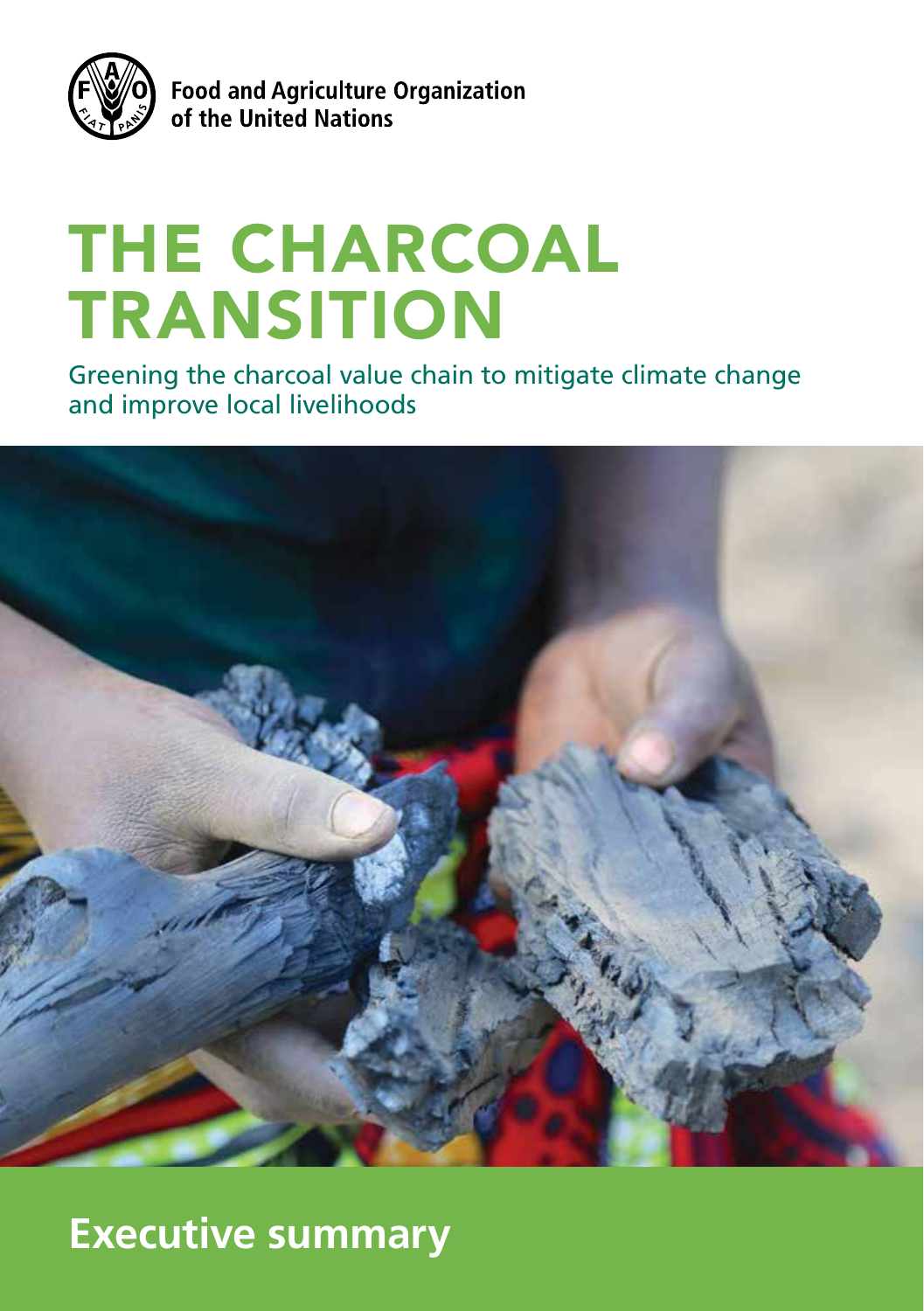# **KEY POINTS**

- About half the wood extracted worldwide from forests is used to produce energy, mostly for cooking and heating. Of all the wood used as fuel worldwide, about 17 percent is converted to charcoal.
- Global charcoal production is expected to continue increasing in coming decades. The charcoal sector, which is largely informal, generates income for more than 40 million people, but a lack of regulation means that it promotes inefficiency and governments forgo billions of dollars in revenue.
- An estimated 1–2.4 Gt  $CO<sub>2</sub>e$  of greenhouse gases are emitted annually in the production and use of fuelwood and charcoal, which is 2–7 percent of global anthropogenic emissions. These emissions are due largely to unsustainable forest management and inefficient charcoal manufacture and woodfuel combustion.
- The greening of the charcoal value chain has considerable potential for reducing greenhouse gas emissions on a global scale. It can be done at all stages of the value chain, especially in wood sourcing and carbonization but also in transport, distribution and end-use efficiency.
- Five actions needed for the greening of the charcoal value chain are:
	- Simultaneously initiating multiple interventions for reducing greenhouse gas emissions, targeting the entire charcoal value chain.
	- 2. Increasing the financial viability of a green charcoal value chain by reforming tenure, increasing legal access to land and resources, providing evidence-based evaluations of the benefits of the charcoal sector for national economies, putting a fair price on wood resources, incentivizing sustainable practices, and attracting investment for a transition to a green charcoal chain.
	- 3. Developing comprehensive national policy frameworks for the sustainable management of the charcoal value chain and integrating charcoal into wider efforts across sectors to mitigate climate change, including by making the charcoal value chain a specific component of nationally determined contributions.
	- 4. Supporting national governments and other stakeholders in their efforts to green their charcoal value chains through research and the provision of reliable data.
	- 5. Disseminating the lessons learned from pilot projects, success stories and research that take into account the entire charcoal value chain.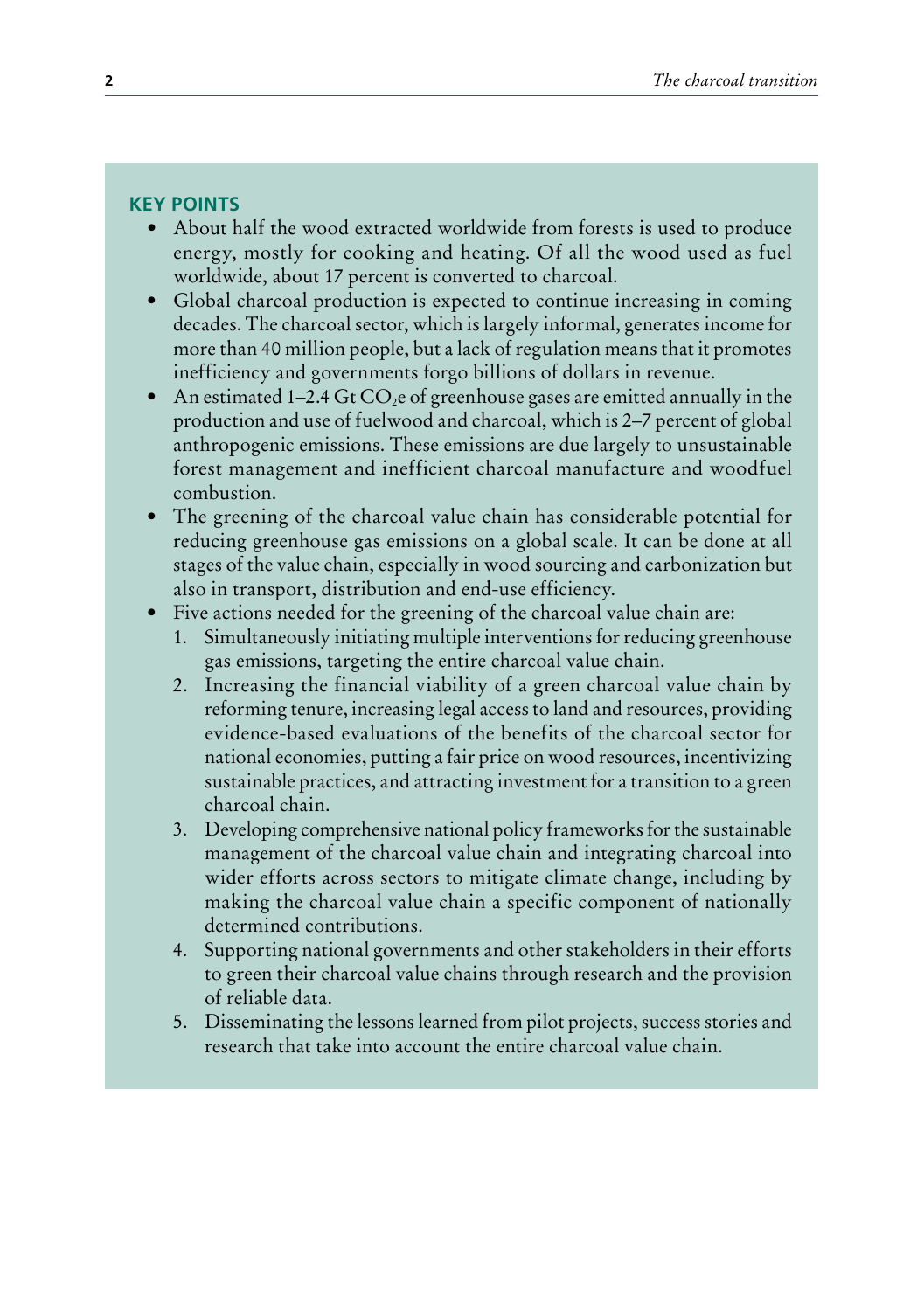Fuelwood and charcoal are important sources of energy for households and small industries in developing countries. More than 2.4 billion people – about one-third of the world's population – still rely on the traditional use of woodfuel for cooking, and many small enterprises use fuelwood and charcoal as the main energy carriers for purposes such as baking, tea processing and brickmaking. An estimated 50 percent of the wood extracted from forests worldwide is used as fuelwood and charcoal.

Charcoal production in particular has risen in recent decades as demand has grown among urban populations and enterprises. Where demand is high, mainly in sub-Saharan Africa (SSA) but also in Southeast Asia and South America (Figure S1), unsustainable wood harvesting and charcoal production contribute to forest degradation and deforestation and to greenhouse gas (GHG) emissions along the charcoal value chain, especially when charcoal is produced using inefficient technologies. Charcoal produced using sustainably managed resources and improved technologies, however, is a low net emitter of GHGs, thereby helping mitigate climate change while also increasing access to energy and food and providing income-generating opportunities.

World leaders have affirmed the urgency of climate-change mitigation in the 2015 Paris Agreement, and many new commitments to reduce GHG emissions – expressed in nationally determined contributions (NDCs) – refer to forestry and land-use measures. Opportunities for emission reductions in the charcoal sector are not well reflected in NDCs, however, and the potential role of the charcoal value chain in mitigating climate change – and how to realize this potential – is poorly understood.

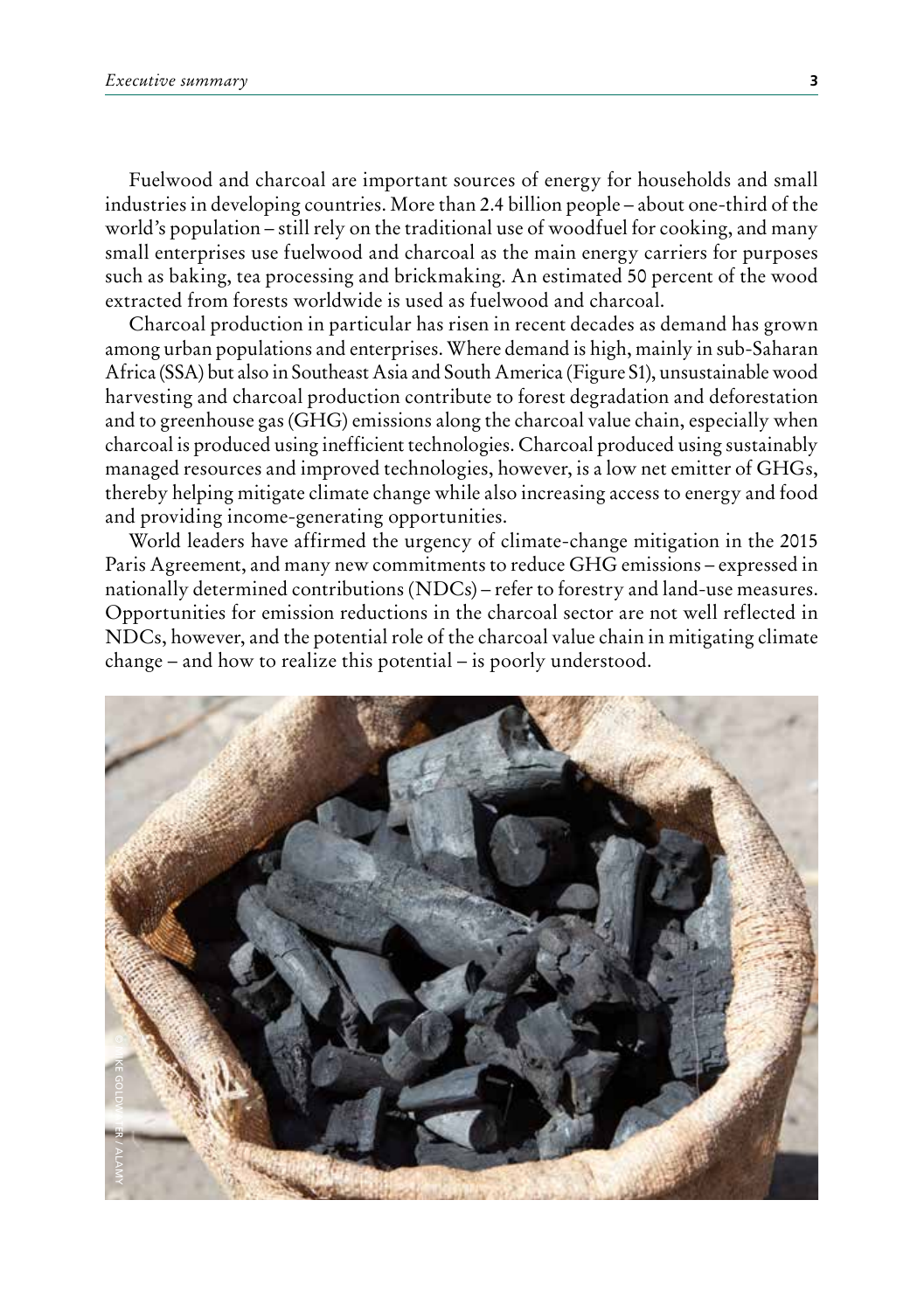A green charcoal value chain is the efficient and sustainable sourcing, production, transport, distribution and use of charcoal, resulting in improved human well-being and social equity and reducing environmental risks and ecological scarcities. It is low-carbon, resource-efficient, produced from sustainably sourced wood, and socially inclusive.

This report provides knowledge on existing charcoal production and use, GHG emissions along the charcoal value chain, technologies for increasing the efficiency of charcoal production and use, the costs and benefits of greening the charcoal value chain, and policy options for a climate-smart charcoal sector. **It assesses the potential contributions of a green charcoal value chain to climate-change mitigation and improved livelihoods with the aim of informing policy-makers and other stakeholders.**  Annexes present a range of data on charcoal production and use and are intended for researchers and others with an interest in detailed information on aspects of the charcoal value chain.

# **THE CHARCOAL VALUE CHAIN**

The charcoal value chain involves the collection or cutting of wood at the source (e.g. forests, woodlands, shrublands, agroforestry systems and woodlots, and from woodprocessing operations), the carbonization of wood in kilns, the transportation, trade and distribution of charcoal, and consumption by households or enterprises.

The use of sustainably sourced wood for charcoal production is generally low. Most of the charcoal consumed in low-income countries is manufactured (i.e. carbonized)

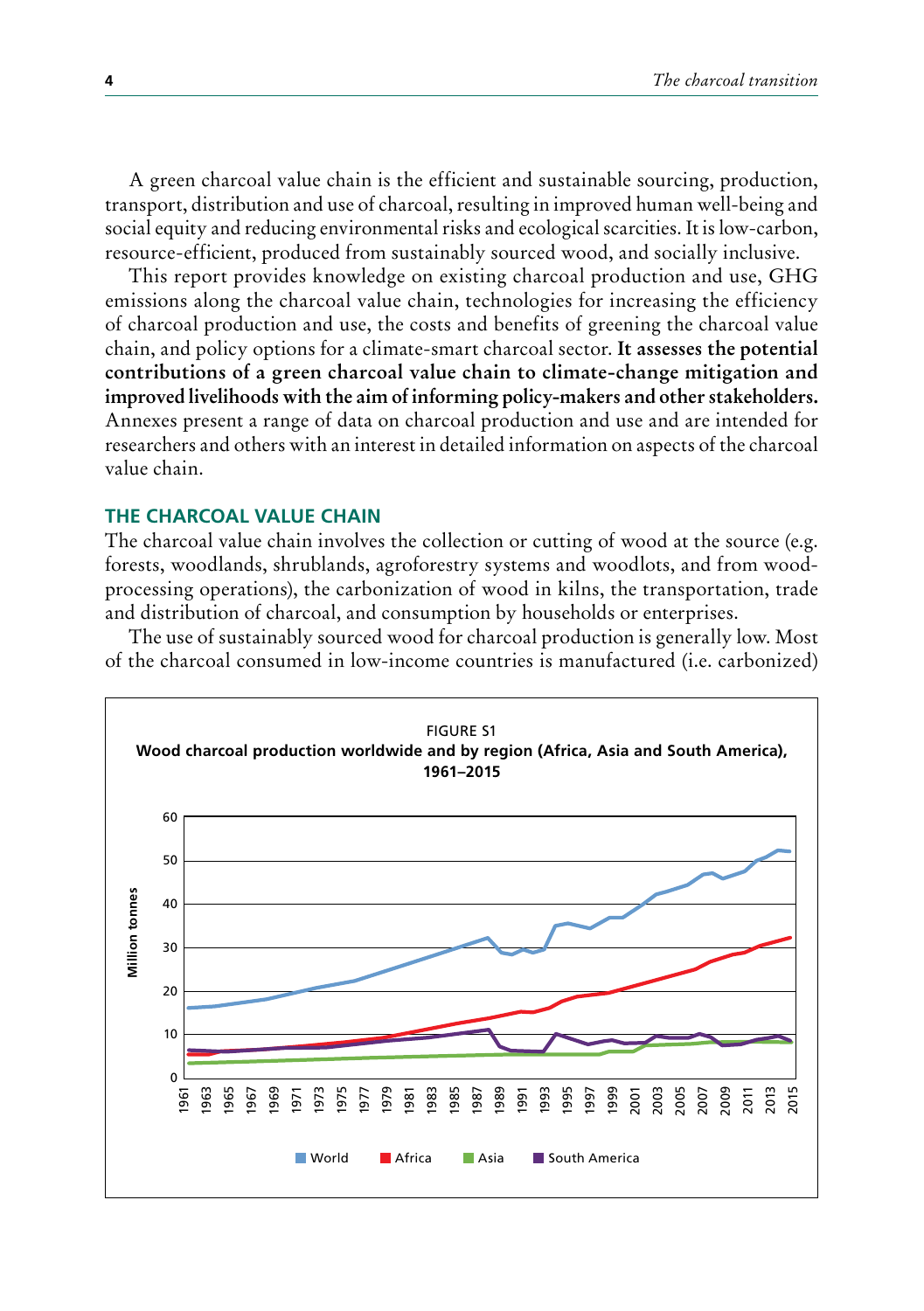

using simple technologies with low efficiencies (10–22 percent). On the consumption side, the use of traditional stoves with low energy efficiency prevails. The extent to which charcoal production drives deforestation is not fully quantified and varies greatly among and within countries; it depends on the production method, the intensity of harvest and the regenerative capacity of the wood source, the availability of alternative wood sources, and the impacts of other deforestation drivers, such as agriculture. The bigh determinants of overall GHG emissions and the expectation and the greatest determinants of overall CHG emissions. The extent to which were and the repenative capacity shows and the intensity of haveas and the regn

Unsustainable charcoal production causes net GHG emissions and affects natural resources such as forests, water, biodiversity and soils. Charcoal production and consumption can have negative impacts on the respiratory health of people, but it also provides incomes, livelihoods and energy security.

# **GREENHOUSE GAS EMISSIONS FROM THE CHARCOAL VALUE CHAIN**

It is estimated that traditional wood energy (fuelwood and charcoal) emits 1–2.4 Gt of carbon dioxide equivalent ( $CO<sub>2</sub>e$ ) per year, which is 2–7 percent of total anthropogenic GHG emissions; SSA accounts for one-third of GHG emissions from wood energy. The high level of uncertainty around the GHG emissions associated with wood energy reflects the wide range of underlying assumptions on wood regeneration rates and charcoal consumption.

GHG emissions are generated at various stages of the charcoal value chain, with the sustainability of wood harvesting and the efficiency of charcoal production technologies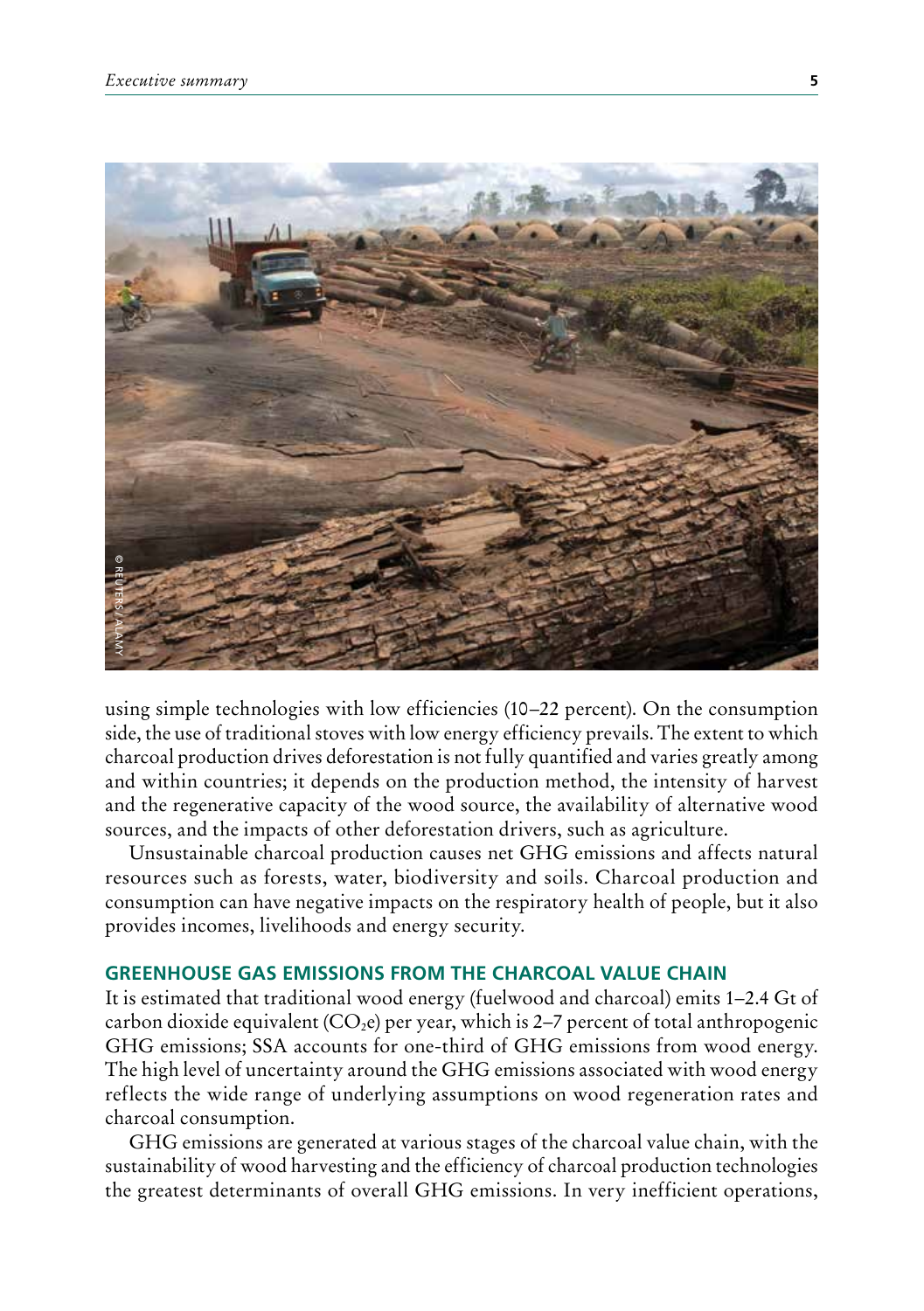the emission of GHGs in charcoal production (including due to forest degradation and deforestation) can be as high as  $9 \text{ kg CO}_2$ e per kg charcoal produced.

Given increasing demand for charcoal, a continuation of unsustainable charcoal production and use can be expected to exacerbate climate change, which, in turn, could affect the health and productivity of forests and woodlands and thereby reduce future wood-energy supplies in many places of the world. In the absence of realistic and renewable alternatives to charcoal in the near future, greening the charcoal value chain is essential for mitigating climate change while maintaining the access of households to renewable energy.

# **INTERVENTIONS IN THE CHARCOAL VALUE CHAIN TO MITIGATE CLIMATE CHANGE**

A greener charcoal sector can reduce GHG emissions throughout its value chain (Figure S2) and play an important role in national low-carbon growth strategies. Seven key technical interventions can help reduce GHG emissions at various stages of the charcoal value chain (Table S1).

# **Wood sourcing**

The sustainable production of wood almost fully avoids net GHG emissions, and replacing unsustainable wood with sustainably managed resources, therefore, can substantially reduce overall GHG emissions in the charcoal value chain. Multiple options are available, such as sustainable forest management; sustainable communitymanaged woodfuel plantations; integrated food and energy systems; agroforestry and urban forestry; and the optimal use of biomass residues and waste streams. Demand for sustainable charcoal production can provide opportunities for afforestation and reforestation. Further efficiencies can be gained by reducing charcoal waste, such as by transforming charcoal dust into briquettes.

| <b>Stage of charcoal</b><br>value chain |               | <b>Intervention</b>                                                                                                          |
|-----------------------------------------|---------------|------------------------------------------------------------------------------------------------------------------------------|
| Sourcing of<br>wood/charcoal            |               | Sustainably manage source (e.g. natural forests, planted forests and<br>community forests)                                   |
|                                         | $\mathcal{P}$ | Switch to alternative sources, such as agricultural waste, wood residues and<br>wood outside forests, including agroforestry |
|                                         | 3             | Process charcoal dust into briguettes                                                                                        |
| Carbonization                           | 4             | Better manage traditional kilns to increase efficiency and use improved kilns<br>with higher efficiencies                    |
|                                         | 5.            | Cogenerate charcoal and electricity (in the case of industrial-scale production)                                             |
| Transportation<br>and distribution      | 6             | Reduce fossil-fuel consumption in transportation                                                                             |
| End use                                 |               | Use improved cook stoves                                                                                                     |

#### TABLE S1 **Technical interventions for cleaner and more efficient charcoal production and use**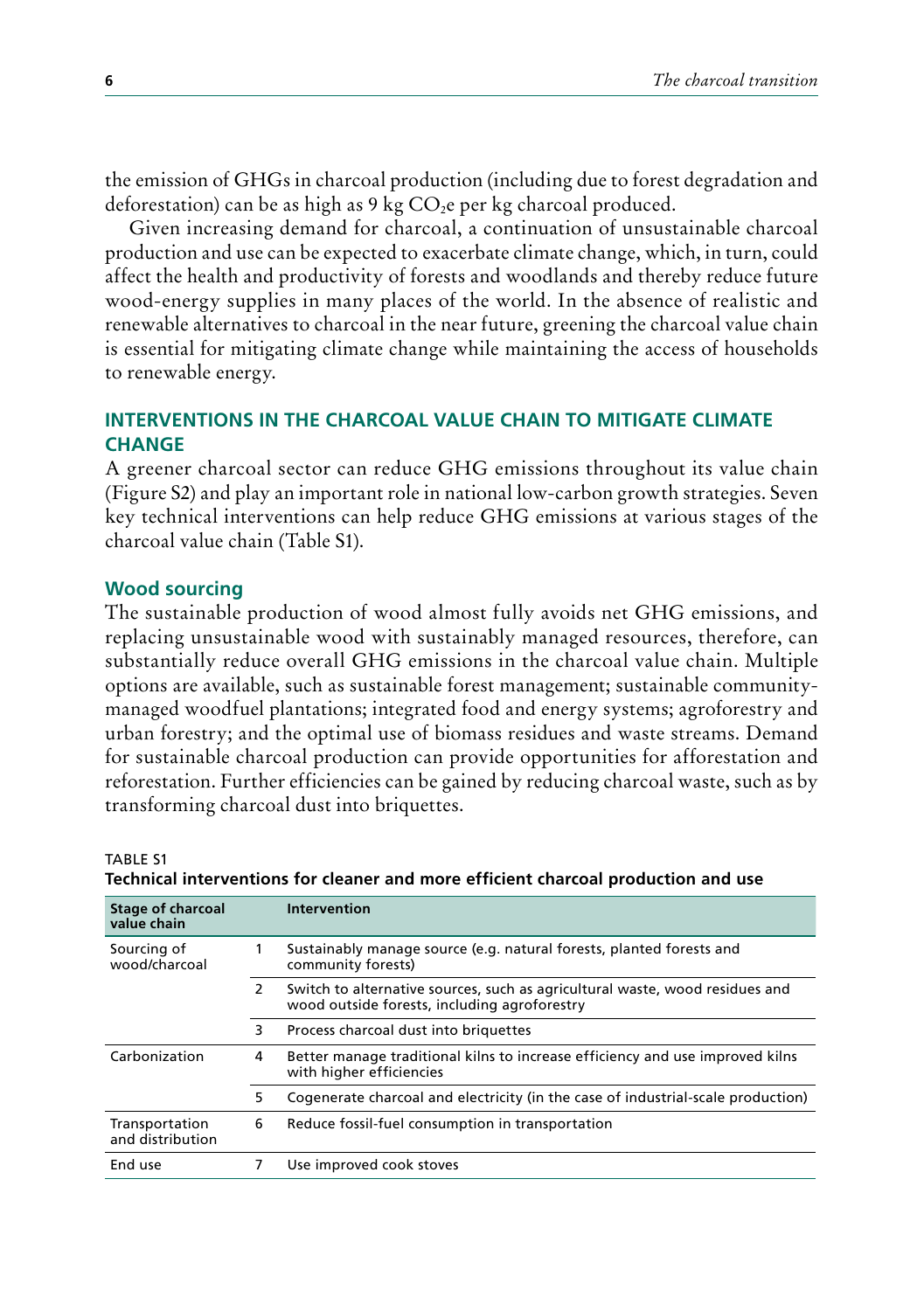# **Carbonization**

In charcoal production, simple measures can potentially deliver large reductions in GHG emissions. Based on data from the literature and modelling, a shift from traditional kilns to highly efficient modern kilns could reduce GHG emissions at this stage of the value chain by 80 percent;<sup>1</sup> improved kiln technology combined with the cogeneration of charcoal and electricity (in the case of industrial-scale production) could reduce emissions by 50 percent or more.

# **Transportation and distribution**

Transportation has relatively little impact on total GHG emissions in the charcoal production value chain. Reductions in fossil-fuel use could be achieved by optimizing the transport mode; reducing the distance between wood sources, carbonization plants and consumption centres; and the efficient handling of the product.

# **End use**

The use of fuel-efficient stoves for cooking and heating at the household level increases charcoal use efficiency and reduces GHG emissions. Based on data from the literature and modelling, a transition from traditional stoves to improved (state-of-the-art) stoves could reduce GHG emissions by 63 percent.1 The introduction of more efficient furnaces for (small-scale) industries would also result in lower emissions.



Based on 100-year global warming potential, including  $CO<sub>2</sub>$ .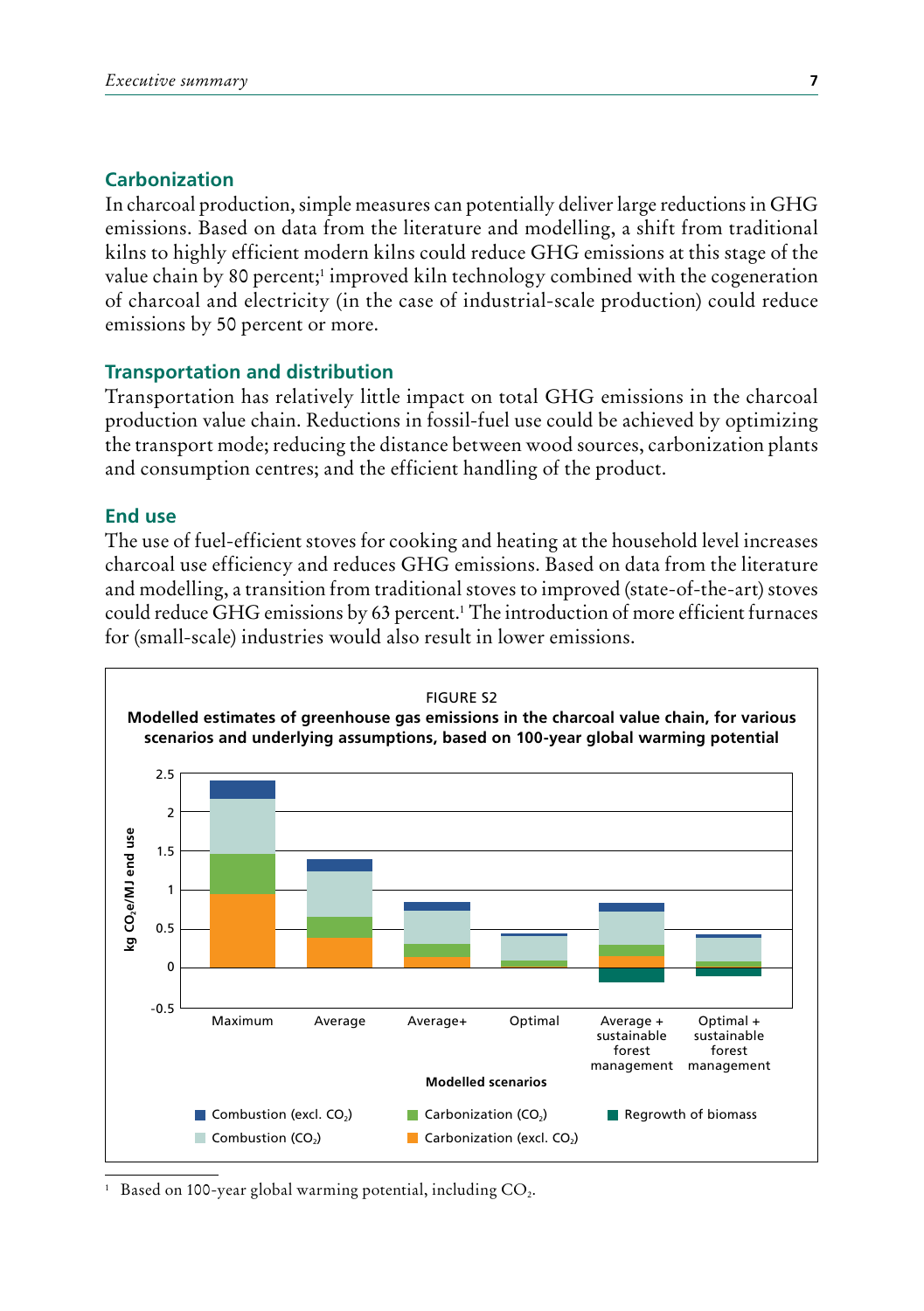The climate-change mitigation impacts of a greener charcoal value chain can be optimized by the simultaneous introduction of multiple interventions, and the impacts will be especially high when interventions contribute to biomass regrowth. Modelled scenarios for miombo woodlands, for example, indicate that the introduction of multiple interventions could reduce GHG emissions in the overall charcoal value chain from 2.4 kg CO<sub>2</sub>e per megajoule (MJ) end use to 0.4 kg CO<sub>2</sub>e per MJ end use, and to 0.3 kg CO<sub>2</sub>e per MJ end use when biomass regrowth is considered – a reduction of 86 percent.2

Despite this potential and the efforts made so far, the uptake of interventions to green the charcoal value chain is relatively low and largely project-based. Substantial efforts are required to create an enabling environment for the scaling up of interventions, including the introduction of favourable policies and the creation of an attractive investment climate for a green charcoal sector.

# **ECONOMIC COSTS AND BENEFITS OF GREENING THE CHARCOAL VALUE CHAIN**

The charcoal sector has considerable economic value (for example, an estimated US\$650 million and US\$1.6 billion annually for the United Republic of Tanzania and Kenya, respectively), and there are opportunities for generating revenues – for example through taxation and licensing fees – that could be partly reinvested to create a more sustainable charcoal value chain, including by encouraging forest restoration and sustainable charcoal sourcing. At present, however, dedicated wood resources for sustainable charcoal production are rarely considered economically viable due to the undervaluing of resources and their consequent overharvesting and unsustainable management and inefficiencies in carbonization and end use. At the national level, the charcoal sector is characterized by lost revenue opportunities in the form of foregone taxation and licensing fees and by hidden costs associated with environmental and human-health externalities.

The financial viability of greening the charcoal value chain compared with business as usual requires that a price is placed on (currently often open-access) resources and that sufficient economic incentives are in place for sustainably managing those and other wood resources; sustainably managed forests may be too expensive when de facto open-access sources of wood are also available. The use of waste wood from timber production will become more viable as the price of charcoal increases. The change from traditional to improved kilns and the more effective management of traditional kilns requires investment but will also generate higher charcoal outputs per tonne of feedstock. The use of improved stoves for cooking and heating is most cost-effective in places where charcoal (and alternative energy) prices are high.

The greening of the charcoal sector would increase the sustainability of income for the more than 40 million people globally involved in commercial fuelwood and charcoal

<sup>2</sup> Based on 100-year global warming potential. Note that results are illustrative; they are based on a scenario involving many underlying assumptions and should not be used to define the climate-change mitigation impacts of different options.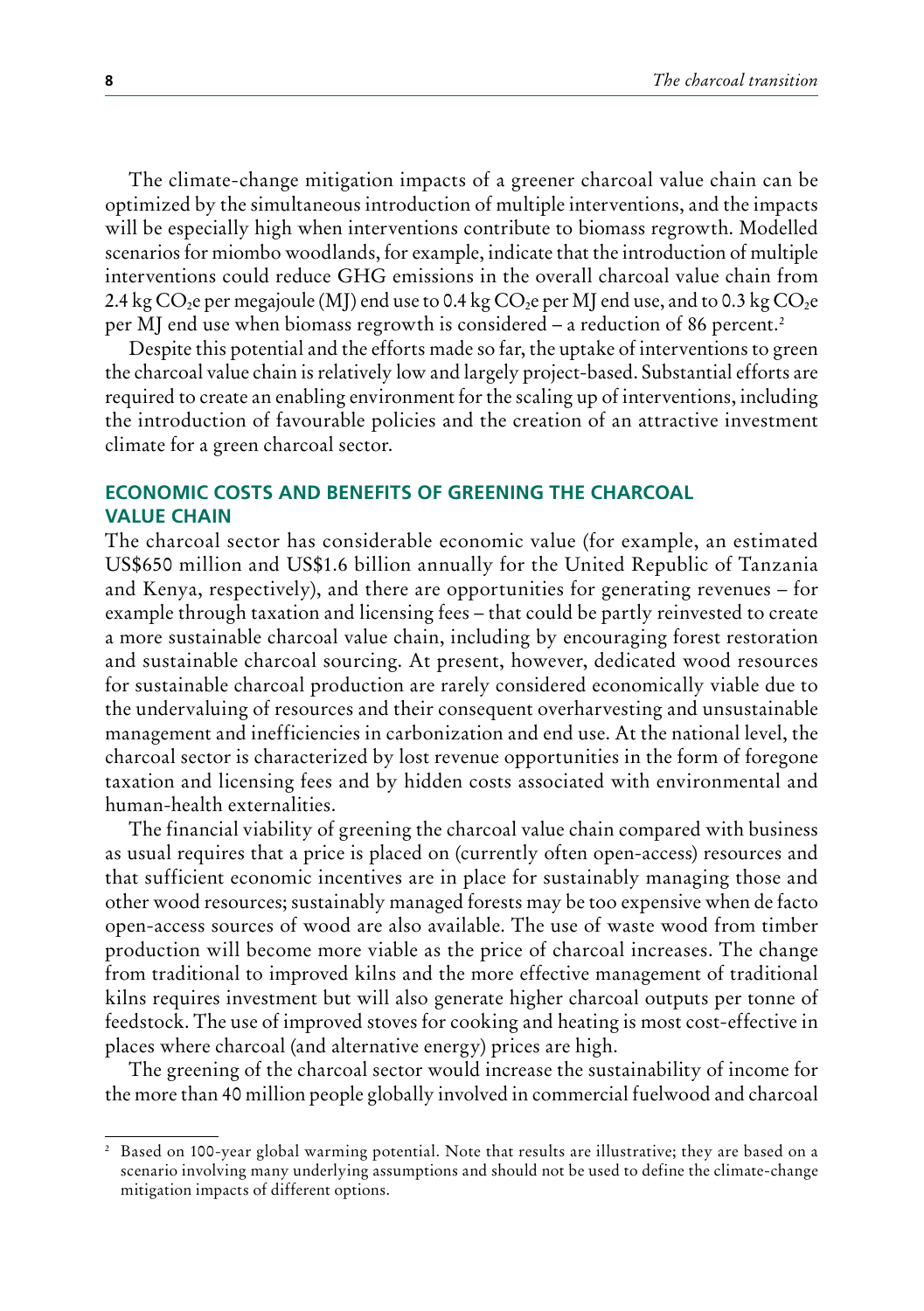![](_page_8_Picture_1.jpeg)

production. African countries could potentially reinvest US\$1.5 billion–3.9 billion in greening the charcoal value chain from annual revenues they currently forego because of the sector's informality. Countries could also attract climate-change-related funds for avoided deforestation and GHG emissions, including by using their NDCs to provide long-term policy signals and developing pipelines of viable projects. Another less visible but important benefit of a greener charcoal sector is a reduction in the cost of health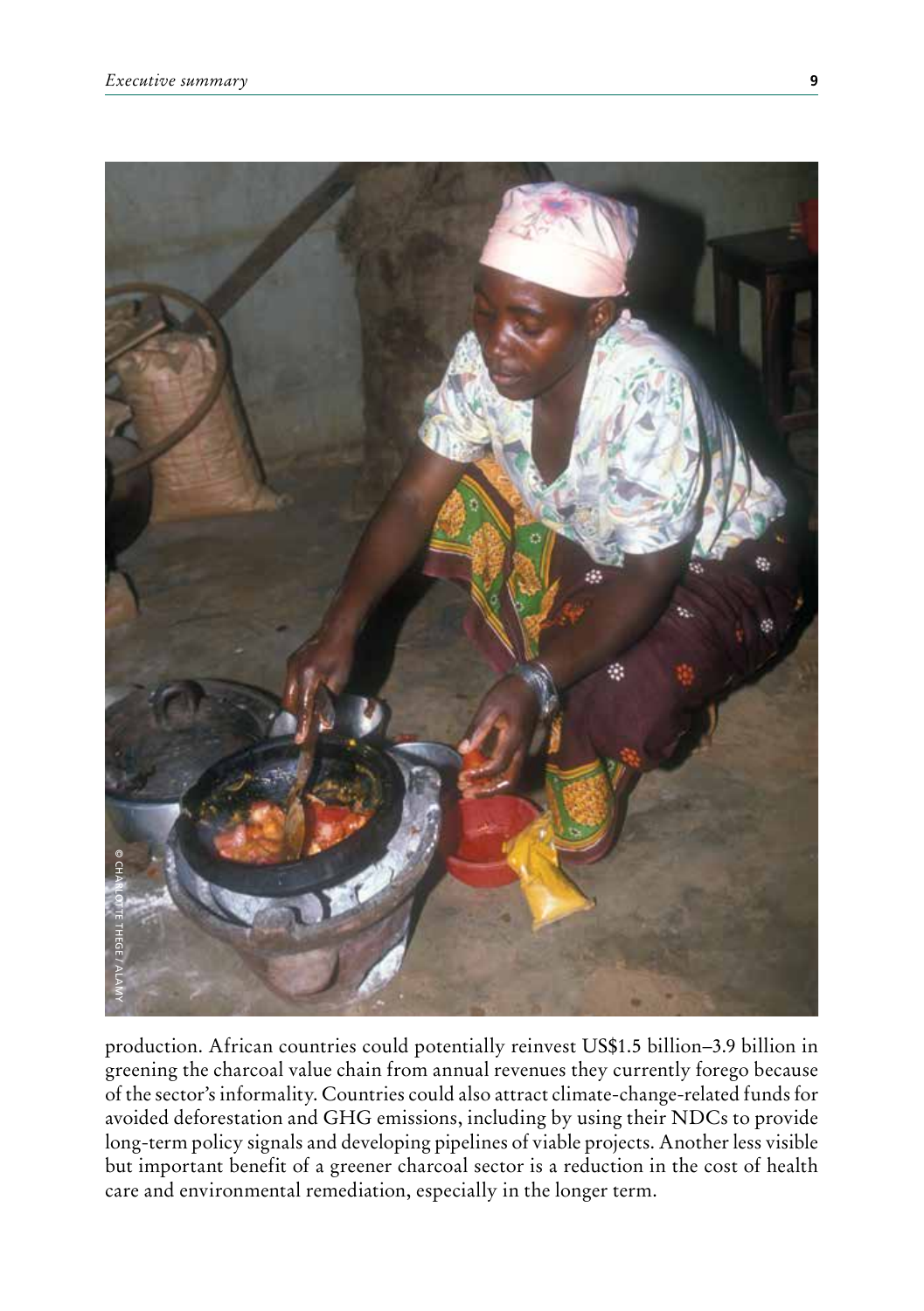The transition from unsustainable to sustainable sourcing and from informal to formal institutions can impose costs on the charcoal value chain, such as those associated with sustainable resource management. The transition will require the transfer of capacity and knowledge on efficient carbonization and end-use practices and technologies. A cost–benefit analysis in Kenya, for example, estimated that a transition to efficient charcoal production would require an investment of US\$15.6 million per year (excluding upfront costs). On the other hand, it would generate US\$20.7 million in benefits and therefore would have an overall positive economic impact.

## **POLICY OPTIONS FOR A CLIMATE-SMART CHARCOAL SECTOR**

The charcoal value chain operates in a multilayered, multisectoral regulatory environment. Appropriate government policies are required to attract the investments needed to introduce improved charcoal-production technologies at scale, within the overall context of national forest, energy and land-use planning.

Given that charcoal consumption is expected to increase in some countries in coming decades, charcoal – and its integration into development, energy, environment, land-use and food-security strategies – must be afforded high priority in national development agendas. A long-term policy vision is required to both improve the sustainability of the charcoal value chain and diversify and democratize clean-energy options to reduce pressure on forests caused by soaring charcoal demand. The coherence of charcoal policies with globally recognized principles and regimes increases the legitimacy and effectiveness of the sector and helps align it with other national efforts. Developing countries with high levels of charcoal use should consider options for greening the charcoal value chain in their NDCs and development strategies.

The greening of the charcoal value chain will require enabling policies related to incentives, benefit distribution, the sustainable management of wood resources, landuse planning, landscape management, and a green economy. Differentiated taxation can incentivize the sustainable sourcing and production of charcoal, and revenues from fees and licences can be reinvested in technological improvements. Subsidies can cover start-up costs and encourage producers and end users to transition to more efficient technologies. International financial mechanisms linked to climate-change mitigation, such as the Clean Development Mechanism and reducing emissions from deforestation and forest degradation (known as REDD+), can provide additional financial incentives.

Improved forest law enforcement and governance can help increase government revenue collection and investments in sustainable forest management and efficient wood conversion technologies. Providing local people with greater tenure security can increase their willingness and ability to invest in sustainable approaches. Transferring responsibilities and financial and human resources to local authorities can help in the introduction of sustainable forest management and charcoal production.

Certification initiatives can guide the implementation of a sustainable charcoal value chain and help in monitoring. Policies can be put in place to encourage the involvement of private-sector actors in disseminating improved technologies and establishing marketing systems for sustainable products.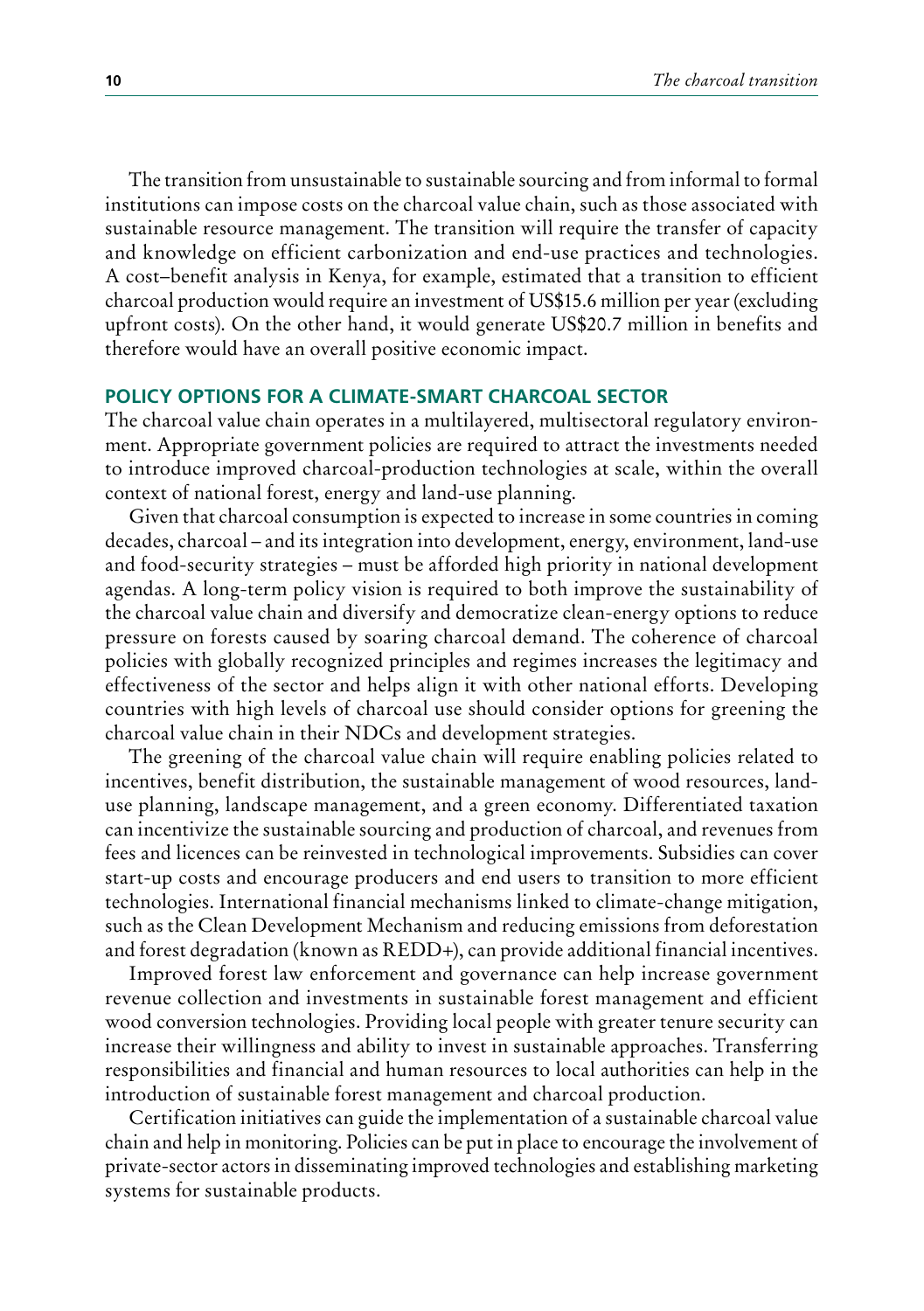Planning and decision-making processes for charcoal governance will benefit from the participation of all stakeholders – government, the private sector, producers and consumers. Transparency in revenue streams and the accountability of all actors are crucial for optimizing the contributions of the charcoal sector to national economies and local communities. A sound institutional framework – including organizations of forest managers, tree-growers, charcoal processors and traders – is needed to coordinate initiatives to develop a sustainable charcoal value chain and to clarify the mandates of stakeholders. The development of such a framework requires strong collaboration among stakeholders, sectors and levels of government.

The reform of the charcoal value chain should encourage strong relationships among key stakeholders and should be sensitive to the risk of corruption and the exclusion of minorities. Policies for regulating and improving the value chain must ensure that measures are taken to secure and protect the energy access rights of those who lack other options.

## **RECOMMENDATIONS FOR GREENING THE CHARCOAL VALUE CHAIN**

- 1. Promote multiple simultaneous interventions at scale across the entire value chain to substantially reduce GHG emissions.
- 2. Ensure the financial viability of a green charcoal value chain by improving tenure arrangements and legal access to resources for growing and purchasing wood and other biomass for charcoal production, generating evidence-based assessments of the benefits of a green charcoal value chain for national economies, putting a fair price on wood resources, incentivizing sustainable practices, and attracting investments for the transition to a green charcoal value chain.
- 3. Develop comprehensive national policy frameworks for the sustainable management of the charcoal value chain and integrate charcoal into wider efforts across sectors to mitigate climate change, including by making the charcoal value chain a specific component of NDCs.
- 4. Support national governments and other stakeholders in their efforts to green the charcoal value chain by contributing to research in the following areas:
	- systematic life-cycle assessments of the charcoal value chain in the main charcoal-producing countries;
	- systematic data on GHG emissions in the various stages of the charcoal value chain;
	- the role of charcoal production in deforestation and forest degradation, including in combination with other deforestation and forest degradation drivers in the vicinity of cities; and
	- the socio-economic and environmental outcomes and trade-offs of a green charcoal value chain at the local, subnational, national and regional levels.
- 5. Disseminate the lessons learned from pilot projects, success stories and research that take into account the entire charcoal value chain.